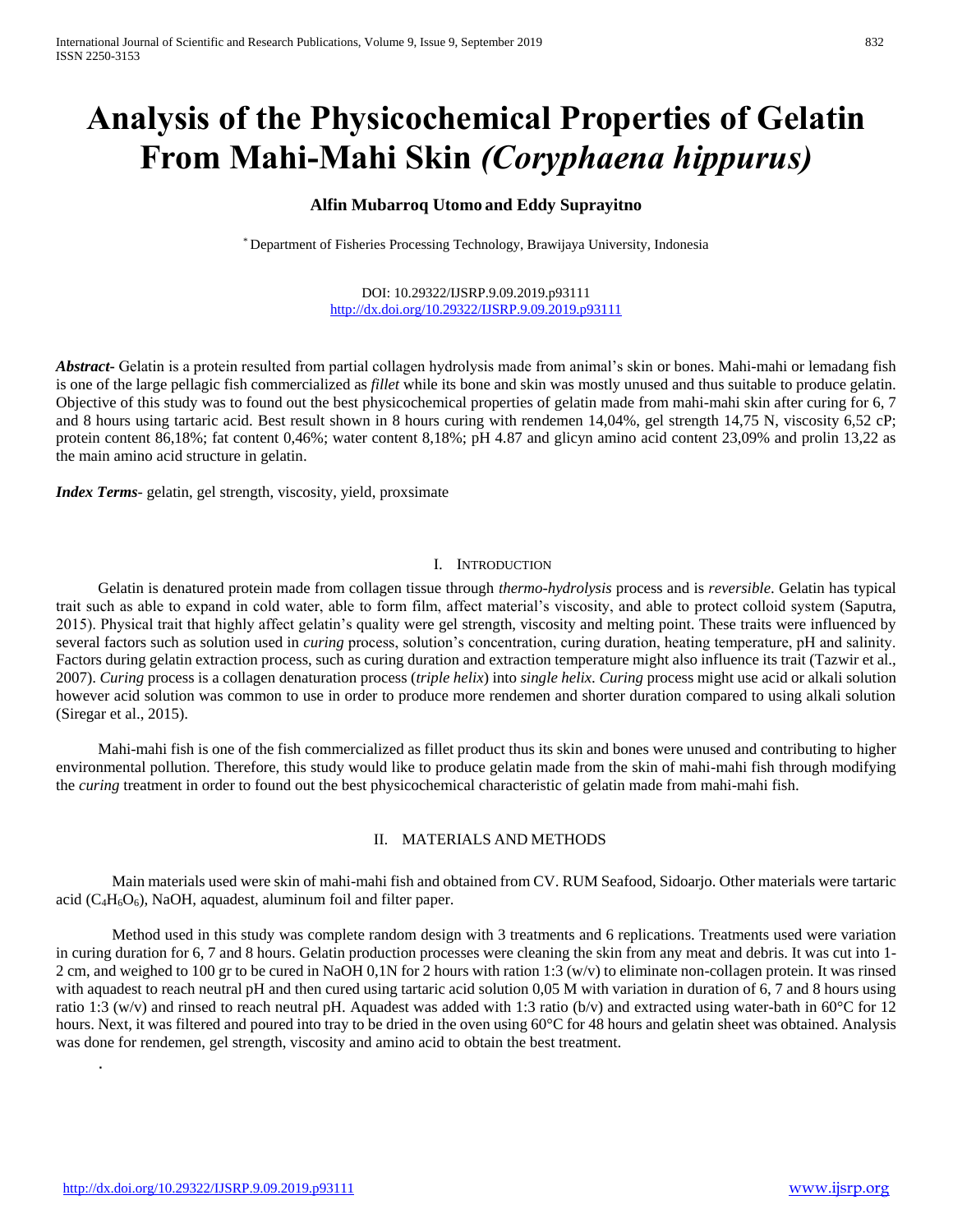## III. RESULT AND DISCUSSION

## **3.1 Yield**

Rendemen yield in gelatin made from mahi-mahi fish with curing variation was ranged between 11.87%-14.04%. Figure 1 shows that longer curing produce higher rendemen. This occurs due to acid that could change the triple helix structure of collagen into single helix structure in which longer interaction between acid with collagen would means more collagen converted into gelatin. It would brought more result during gelatin extraction process. According to Trilaksani et al., (2012) rendemen value would highly relate with the amountof collagen converted and transformed into gelatin. Amount of gelatin rendemen would be influenced by amount of H<sup>+</sup> ion to change its *triple helix* into *single helix* structure. The tendency to hydrolyze collagen would reach its limit if H<sup>+</sup> ion hydrolyzes collagen further and thus changing its physical and chemical properties.



Figure 1. Yield of gelatin from mahi-mahi skin

## **3.2 Gel Strenght**

Gel strength of gelatin made from mahi-mahi fish under curing treatment was ranged between 13.87-14.75 N. Figure 2 shows that longer curing means higher gel strength. Gel strength value was influenced by the length of amino acid chain being formed. Longer amino acid chain means higher gel strength. According to Azara (2017), collagen hydrolysis by H+ ion occurs during curing process whereas longer curing means hydrolysis process would also continue and thus would affects the polypeptides chain length.



Figure 2. Gel strength of gelatin from mahi-mahi skin

## **3.3 Viscosity**

Viscosity result from gelatin made from mahi-mahi fish skin was ranged between 5.61-6.52 cP. Figure 3 shows that longer curing means higher viscosity value. Viscosity value would be related with the gelatin's molecular weight while molecular weight was also related with amino acid chain length. Longer amino acid chain length means higher viscosity. Other than this, viscosity value would also caused by hydrodynamic interaction between molecules, pH and concentration of the curing solution/agent (Juliasti et al., 2014). Viscosity result in this study was in line with gelatin standard value according to GMIA which ranged from 1.5-7.5.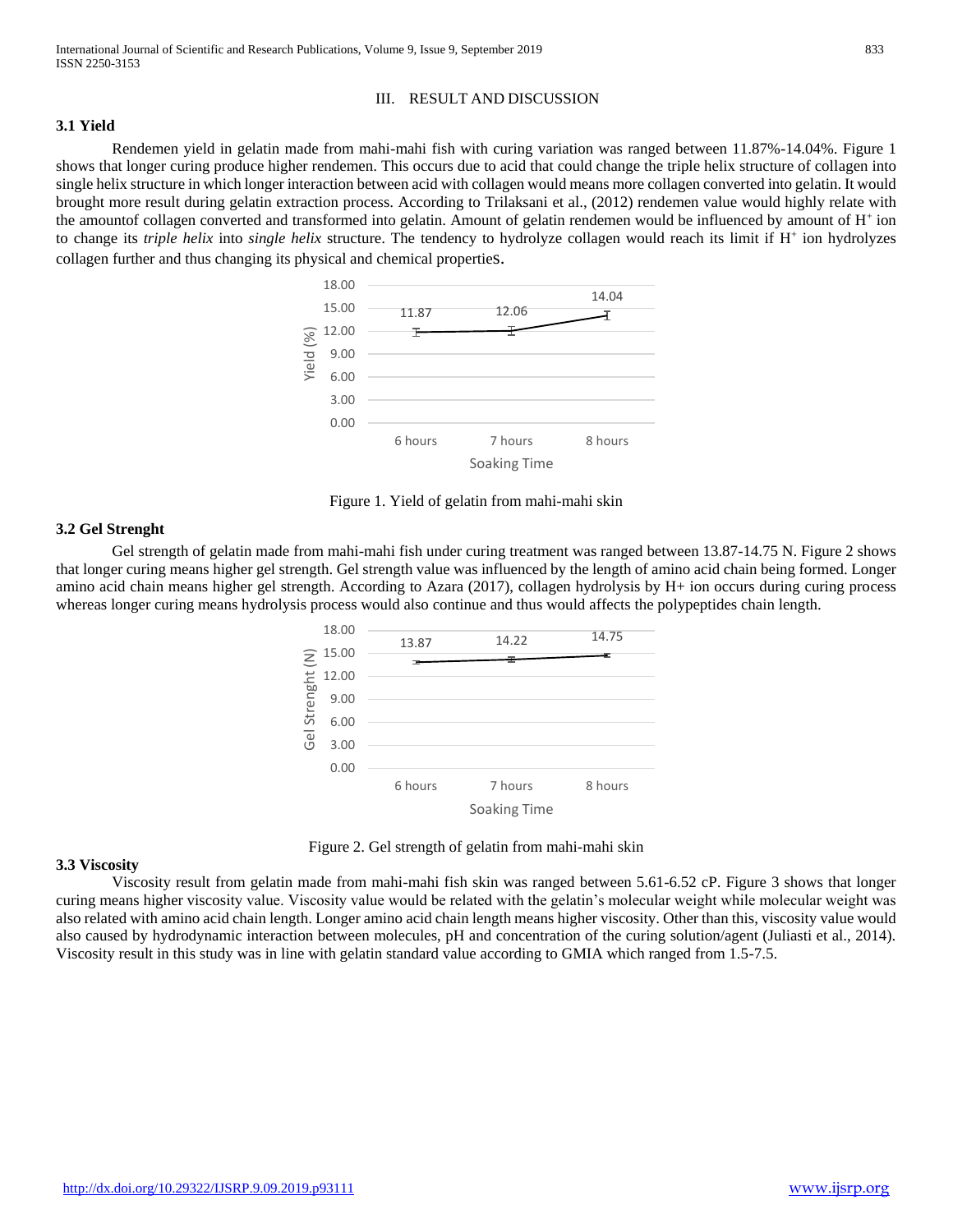

Figure 3. Viscosity of gelatin from mahi-mahi skin

## **3.4 Protein Content**

Protein content of gelatin made from mahi-mahi fish skin was ranged between 80.97%-86.18%. Figure 4 shows that longer curing causing higher protein content. This might occur because during acid curing process, it would change the *triple helix* structure into single helix. Longer curing would also means that interaction between acid and collagen would be longer and erode more gelatins during extraction and thus its protein content was quite high. Gelatin with high protein content indicates that it has good quality. Gelatin with high protein content was expected to add more nutrients into its subsequent processed food made from it (Sasmitaloka et al., 2017).



Figure 4. Protein content of gelatin from mahi-mahi skin

# **3.5 Fat Content**

Fat content of gelatin made from mahi-mahi fish skin under various curing treatment was ranged 0.46-0.83%. Figure 5 shows that longer curing causing lower fat content. Curing that use alkali solution and acid solution might decrease gelatin's fat content. High fat content would affect its quality whereas lower fat content means higher quality because it lowers the possibility of rancid gelatin (Shon et al., 2011).



Figure 5. Fat Content of gelatin from mahi-mahi skin

# **3.6 Water Content**

Water content of gelatin made from mahi-mahi fish skin under various curing treatment was ranged between 6.91-8.18%. Figure 6 shows that longer curing causing higher fat content. Longer curing would cause longer contact of H+ ion with the skin and causing higher water content due to hydrogen bond in tropocollagen would be hydrolyze and creating tropocollagen chains that losing its triple helix structure and would be making the skin puffed and more solution/agent would penetrate the skin (Fauziyyah et al., 2017). Water content within gelatin would be influenced by its drying and curing process. Drying process would relate with the water loss in gelatin while curing would related with its water absorption.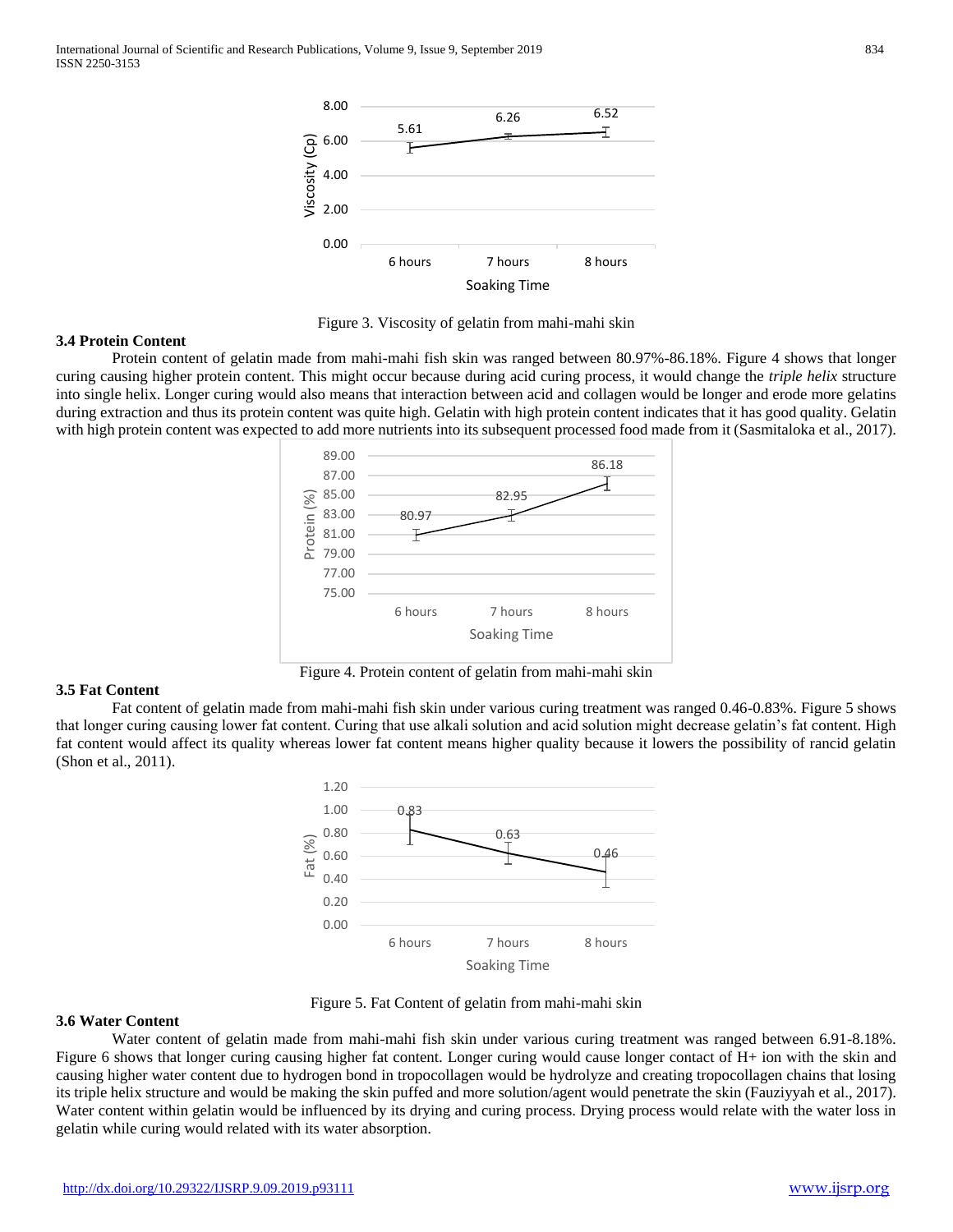

Figure 7 Water content of gelatin from mahi-mahi skin

#### **3.7 Acidity**

Acidity of gelatin made from mahi-mahi fish skin under various curing treatment was ranged 4.87-6.02. Figure 8 shows that longer curing means stronger acidity. In other words, curing would create better pH value or almost neutral because in curing process, the acid would not be absorbed into the fibril collagen tissue and thus during rinsing, this acid solution would be cleaned easily. Standard of gelatin pH based on GMIA is 3,8-5,5.



Figure 8 Acidity of gelatin from mahi-mahi skin

## **3.7 Amino Acid Profile**

Amino acid is protein constituent and consists of one C central atom which binds covalently. Amino acid can be grouped into two main category, essential amino acid and non-essential amino acid. Essential amino acid is amino acid that cannot be produce by the body and should be obtained from the food while non essential amino acid is the amino acid produced by the human body. The profile of amino acid in gelatin made from mahi-mahi skin with best curing treatment for 8 hours can be seen in Table 1.

| No | Parameter       | Unit          | Result |
|----|-----------------|---------------|--------|
| 1  | L-Serin         | $\%$          | 3.29   |
| 2  | L-Asam Glutamat | $\%$          | 10.21  |
| 3  | L-Fenilalanin   | $\%$          | 1.74   |
| 4  | L-Isoleusin     | $\%$          | 1.34   |
| 5  | L-Valin         | $\%$          | 2.44   |
| 6  | L-Alanin        | $\%$          | 9.42   |
| 7  | L-Arginin       | $\%$          | 6.49   |
| 8  | Glisin          | $\%$          | 23.09  |
| 9  | L-Lisin         | $\frac{0}{0}$ | 4.03   |
| 10 | L-Asam Aspartat | $\%$          | 5.21   |
| 11 | L-Leusin        | $\%$          | 2.85   |
| 12 | L-Tirosin       | $\%$          | 0.24   |
| 13 | L-Prolin        | $\%$          | 13.22  |
| 14 | L-Threonin      | %             | 2.21   |
| 15 | L-Histidin      | $\frac{0}{0}$ | 0.56   |